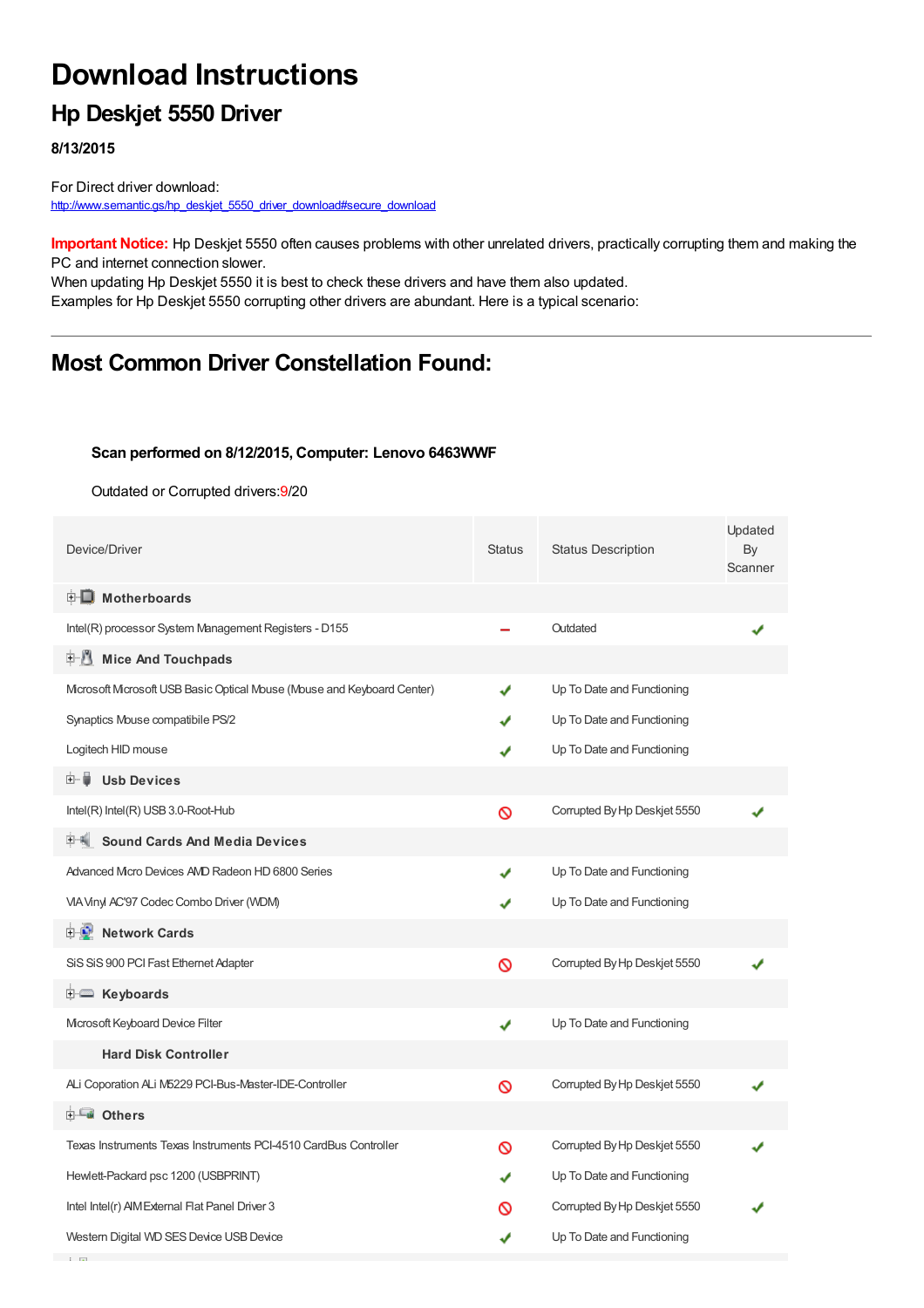| 电缆 Cameras, Webcams And Scanners              |   |                              |  |
|-----------------------------------------------|---|------------------------------|--|
| Canon CanoScan 3200/3200F                     | Ø | Corrupted By Hp Deskjet 5550 |  |
| <b>Dideo Cards</b>                            |   |                              |  |
| ATI ATI Technologies, Inc. 3D RAGE PRO AGP 2X | ✔ | Up To Date and Functioning   |  |
| <b>E</b> Input Devices                        |   |                              |  |
| Logitech USB Human Interface Device           | ✔ | Up To Date and Functioning   |  |
| <b>E-TP</b> Port Devices                      |   |                              |  |
| PROLINK PROLINK Voice Device (COM9)           | ✔ | Up To Date and Functioning   |  |
| <b>E</b> Monitors                             |   |                              |  |
| Sony Digital Flat Panel (1024x768)            | ര | Corrupted By Hp Deskjet 5550 |  |
| 白面 Mobile Phones And Portable Devices         |   |                              |  |
| <b>Acer NOKIA</b>                             | ∾ | Corrupted By Hp Deskjet 5550 |  |

## **Hp Deskjet 5550 Driver Models:**

| <b>Driver Model</b>                 | <b>Original Upload</b><br><b>Date</b> | Last<br><b>Modification</b> | <b>Driver File</b>                | <b>File</b><br><b>Size</b> | <b>Most Compatible</b><br><b>Computer Model</b> | <b>Availabilty To</b><br><b>Scanner</b> |
|-------------------------------------|---------------------------------------|-----------------------------|-----------------------------------|----------------------------|-------------------------------------------------|-----------------------------------------|
| <b>Hp Deskiet 5550</b><br>171.1646  | 12/19/2014                            | 8/8/2015                    | hp deskjet 5550-<br>i71.1646.exe  |                            | 141kb HPFR564AA-ABF m9356.f,                    | ✔                                       |
| Hp Deskjet 5550<br>K41.1779         | 11/15/2014                            | 8/3/2015                    | hp deskjet 5550-<br>k41.1779.exe  | 138kb                      | <b>ASUS 1008HA,</b>                             |                                         |
| <b>Hp Deskjet 5550</b><br>2.13794   | 1/6/2015                              | 8/7/2015                    | hp_deskjet_5550-<br>2.13794.exe   |                            | 145kb HPA0316001,                               | ✔                                       |
| Hp Deskjet 5550<br>30060            | 1/24/2015                             | 8/5/2015                    | xfja-30060.exe                    | 199kb                      | ASUS C90S,                                      |                                         |
| <b>Hp Deskjet 5550</b><br>X70820    | 11/12/2014                            | 8/8/2015                    | hp deskjet 5550-<br>x70820.exe    | 44kb                       | Toshiba Qosmio D730.                            | ✔                                       |
| Hp Deskjet 5550 3377 8/11/2014      |                                       | 8/4/2015                    | hp deskjet 5550-<br>3377.exe      | 166kb                      | HPHP ProBook 6560b.                             | ✔                                       |
| <b>Hp Deskjet 5550</b><br>20720     | 9/10/2014                             | 8/7/2015                    | hp_deskjet_5550-<br>20720.exe     | 78kb                       | IBM 262842U,                                    | ✔                                       |
| Hp Deskjet 5550<br>40688            | 7/23/2014                             | 8/5/2015                    | hp_deskjet_5550-<br>40688.exe     | 152kb                      | Advent DT1404,                                  | ✔                                       |
| <b>Hp Deskjet 5550 928</b>          | 8/4/2014                              | 8/5/2015                    | hp deskjet 5550-928.exe 91kb      |                            | <b>IBM2656D7G,</b>                              | J                                       |
| <b>Hp Deskiet 5550</b><br>1.1381.10 | 1/14/2015                             | 8/6/2015                    | hp deskjet 5550-<br>1.1381.10.exe | 179kb                      | IBM622133G,                                     |                                         |
| Hp Deskjet 5550<br>81.1479          | 12/3/2014                             | 8/4/2015                    | osb-81.1479.exe                   | 77kb                       | Medion E5217,                                   | ✔                                       |
| Hp Deskjet 5550<br>20942.1          | 8/25/2014                             | 8/7/2015                    | cjd-20942.1.exe                   | 148kb                      | <b>HPG5317de,</b>                               |                                         |
| <b>Hp Deskjet 5550</b><br>3982.1    | 9/28/2014                             | 8/2/2015                    | rslk-3982.1.exe                   | 31kb                       | Toshiba SATELLITE C855-1ME,                     | ✔                                       |
| Hp Deskjet 5550<br>62260            | 12/22/2014                            | 8/6/2015                    | moj-62260.exe                     | 62kb                       | LG 15U530-GT30K,                                | ✔                                       |
| <b>Hp Deskjet 5550</b><br>41.1702.1 | 9/9/2014                              | 8/9/2015                    | wlvvrmpgi-41.1702.1.exe           | 219kb                      | Apple Macmini1,1,                               | ✔                                       |
| Hp Deskjet 5550<br>62644            | 10/23/2014                            | 8/5/2015                    | hp deskjet 5550-<br>62644.exe     | 136kb                      | HPHP Pavilion zt3000,                           | ✔                                       |
| Hp Deskjet 5550<br>2.1001.19        | 8/29/2014                             | 8/7/2015                    | hp_deskjet_5550-<br>2.1001.19.exe | 188kb                      | Notebook S210TU,                                | ✔                                       |
| Hp Deskjet 5550<br>1.1402.12        | 8/14/2014                             | 8/2/2015                    | hp_deskjet_5550-<br>1.1402.12.exe | 184kb                      | Notebook S210TU,                                | J                                       |
| <b>Hn Deskiet 5550</b>              |                                       |                             | hn deskiet 5550-                  |                            |                                                 |                                         |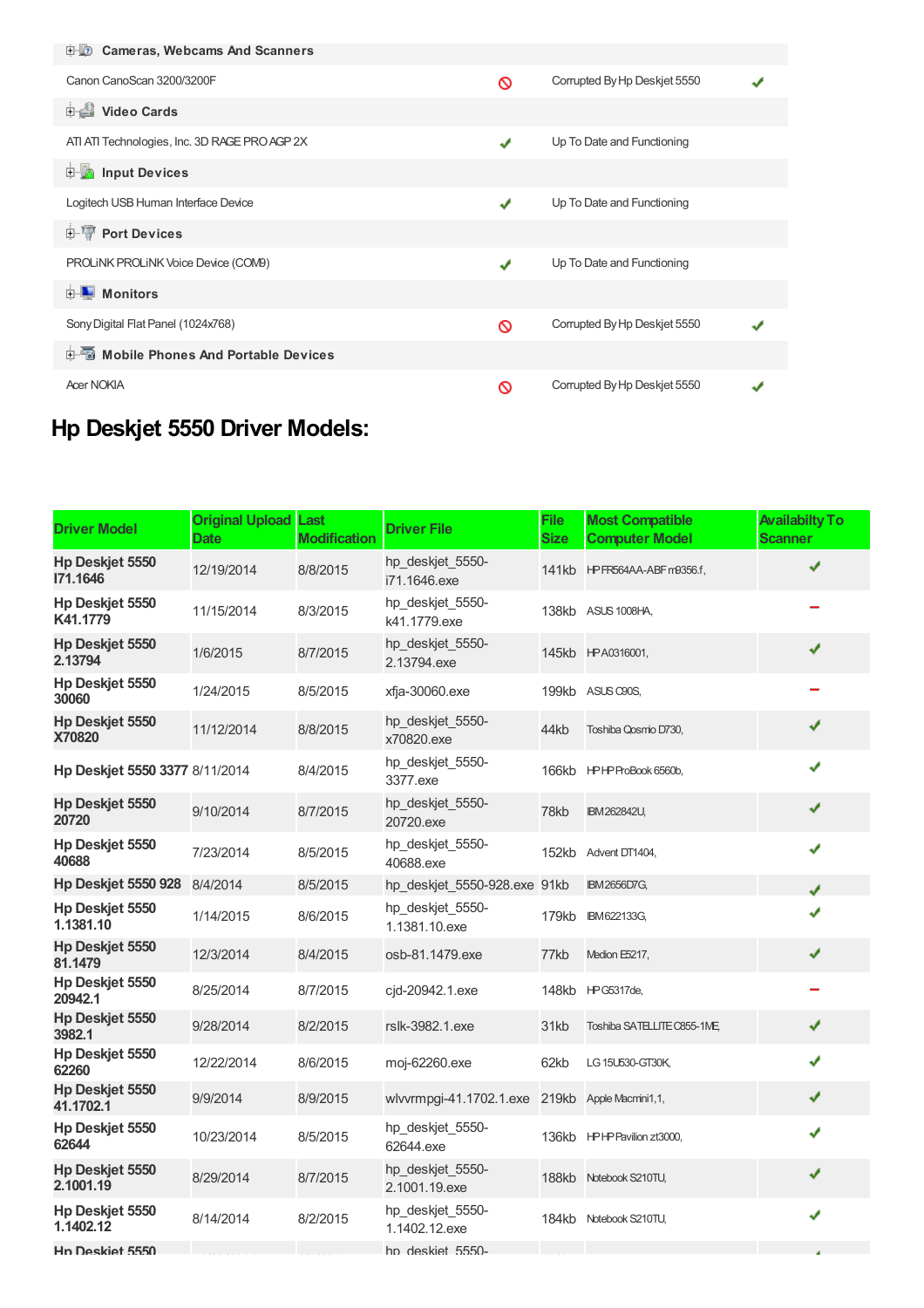| <b>TIP DOUGLOUD</b><br>M1.11.1979    | 11/22/2014 | 8/4/2015 | TIP UUUIYUL UUUU<br>m1.11.1979.exe | 173kb | <b>IBM8184RUM</b>           | J |  |
|--------------------------------------|------------|----------|------------------------------------|-------|-----------------------------|---|--|
| Hp Deskjet 5550<br>41.1908           | 11/11/2014 | 8/8/2015 | rxgnx-41.1908.exe                  | 154kb | HCL Infosystems IGL 1701CT, |   |  |
| Hp Deskjet 5550<br>B2.11.1079        | 9/17/2014  | 8/7/2015 | hp deskjet 5550-<br>b2.11.1079.exe |       | 161kb HPRF618AA-ABH S7730,  | ✔ |  |
| Hp Deskjet 5550<br>K31.1072.1        | 8/14/2014  | 8/9/2015 | hp_deskjet_5550-<br>k31.1072.1.exe | 121kb | Leading Edge LEOQ43SOHO,    | J |  |
| Hp Deskjet 5550<br>72942.1           | 1/12/2015  | 8/7/2015 | hp_deskjet_5550-<br>72942.1.exe    | 67kb  | HPAY024AA-ABA s5360f,       | ✔ |  |
| Hp Deskjet 5550<br>V62029            | 12/26/2014 | 8/3/2015 | geohpjwgk-v62029.exe               | 49kb  | Acer Aspire AG3731,         | ✔ |  |
| Hp Deskjet 5550<br>33802             | 1/3/2015   | 8/9/2015 | nimrz-33802.exe                    | 149kb | Gateway E3048,              | ✔ |  |
| Hp Deskjet 5550<br>832.134           | 8/27/2014  | 8/5/2015 | hp_deskjet_5550-<br>832.134.exe    |       | 119kb HPP1017A-ABE7945.     | ✔ |  |
| Hp Deskjet 5550<br>61.1804           | 9/24/2014  | 8/7/2015 | hp deskjet 5550-<br>61.1804.exe    |       | 134kb Lenovo 7659YAN,       | ✔ |  |
| Hp Deskjet 5550<br>32794             | 12/12/2014 | 8/8/2015 | hp_deskjet_5550-<br>32794.exe      |       | 105kb NEC PC-MY18XAZ7HM95,  | ✔ |  |
| Hp Deskjet 5550<br><b>B33363</b>     | 10/6/2014  | 8/7/2015 | s-b33363.exe                       |       | 190kb Gateway 564GE         | ✔ |  |
| Hp Deskjet 5550<br>40230             | 9/8/2014   | 8/4/2015 | hp deskjet 5550-<br>40230.exe      | 148kb | Lenovo 9636/73G,            | ✔ |  |
| <b>Hp Deskiet 5550</b><br>N1.11.1094 | 12/31/2014 | 8/4/2015 | hp_deskjet_5550-<br>n1.11.1094.exe | 164kb | <b>IBM26721LG,</b>          | ✔ |  |

### **Typical Driver constellation for scanned computers:**

### **Data derived from 838 scans made on these 371 computers from 8/7/2014 to 7/31/2015:**

Biostar TForce 550, Notebook W310CZ/CZ-T, HP 20-a218d, Sony VGN-SR430J, ASUS X200MA, Fujitsu FPC08001DM, HP HP 2000-425NR, Lenovo 9349W1R, Sony VPCF13QFX,Dell PowerEdge 1600SC,HPCompaq 615, SonyVGN-Z51MG\_B, Lenovo FL6AXXX, SonyVPCCW18FG,Compaq PX697AA-ABZSR1419ITIT520,Compaq NY574AA-ABMCQ5205LA, Lenovo 20B00006MZ, NEC PC-MY18ABZE4, M&AMADB43LD, KONTRON B649, LGE300-AC28BC1, NEC PC-MK33LBZCE, HP P7-1031, VIA 2021,NECPC-VK22EAZHB, IBM622142A, Lenovo 7358W17,HPPavilion ze4600, Lenovo ThinkPad R400, SonyVPCW210AB, SonyVGN-FJ11\_W, SonyVGN-FJ77SP\_W, SonyVGN-NW120D,HPHPPAVILIONDV6000, IBM2374F14, LGR510-K.A275K,Clevo P15xEMx,HPKA770AA-ABU m9175.uk-a, SonyVGX-TP1V, LG R500-U.CPCIT, MCJ Z37S, Lenovo SS09221149, SonyVGN-AW52JGB, Acer NC-V5-531-10076G50MASS, SonySVE15127CAP, IBMThinkPad R52, LGA510-U.AESGE2, IBMSystem x3650 M3 -[7945K3G,GatewayDX4300,HPPavilion dv9000, SonyVGN-FJ11\_W, IBMThinkPad X40,HPRF772AA-ABFt3611.f, PanasonicCF-19THR65Q2, DK Digital EXentia, Fujitsu FMMFD85D, NEC VERSAE6301 RNF61113695, HP KA770AA-ABU m9175.uk-a, Toshiba PSC0LA-01C01H, Packard Bell IMEDIA 9206, HP ED713AA-ABFw5155.f, Lenovo 43772KM, IBM8184LG1,HP27-1015ef,HPNH836AV-ABAm9500z, IBM8427CDU, TriGem AVERATEC, ARLTComputer Produkte Quattro Power StationGTX550 SNB,HPPS294AA-ABZt840.it, SonySVZ13116GXX, IBM1871Y16, PanasonicCF-74KCJDZAM,Dell OptiPlexGX1 500MTbr+, Panasonic CF-W4GW9AXP,NECRND61092195,HPED758AA-ABSw5180.se,HPHPPavilion dv5000 ES248EA#ABD, Packard Bell IMEDIAMC9601, SonyVGN-SZ1XP, IBM ThinkPad R51e, SonyVGN-FJ21B\_R, Fujitsu FMVXD1W92Z, Lenovo ThinkPad W700,Compaq RZ569AA-ABZSR5039IT, IBM84822RU, Viglen VIG430P, TriGem LLUON-A1, Sweetwater Sound CS400, HP FJ377AA-ABF a6538.f, Panasonic CF-R8EWBAAP, Sony VNG-FE25TP, Acer Aspire 1825PT, Toshiba Dynabook MX/33KRD, SonyVPCCA2Z0E, IBM9210WLV, Fujitsu FMVCE35E5, Fujitsu LifeBook A6120, IBM1845BJ1, MSIGT60 2OJWS,HPG5360fr-m, SonySVE15138CGS,HPHP530 Notebook PC, Gateway GT5473E, Packard Bell IMEDIA F5750, CompUSA PC Work Series, ASUS M50V, HP HP PRESARIO V6000, Sony VGN-A195EP, HP KA770AA-ABU m9175.uk-a, Fujitsu LIFEBOOKNH532,GIADAGIADA,HPProLiant BL490cG7,Compaq DT176A-ABES5320ESES340, PanasonicCF-53AAC01FG, Sony VPCW12S1R,HPKJ379AAR-ABAa6400f, ELITEGROUPG713, SonyVGN-A195EP,HPHPcompaq nx7000, SonyVGN-AW230J, IBM2373X1E, Toshiba Satellite C50- A491,Uniwill L51AI Serial, WIPROWSG68B55W7-0009,HPG5406f, AdventDT1404,HPPS350AA-ABS1240.se,HPKN483AA-AB8 m9242.t, M&AMADB43LD,Gigabyte EG45M-UD2H, AnabelleBArgyle M292, IBM2669WCC, Toshiba SATELLITEL875-12M,GatewayGT5226j, Toshiba Dynabook T451/58EBS,HPFQ562AA-A2L m9500f, Samsung G910, NCR 7403-1010-8801, HP Hp elite hpe410f, Supermicro C7Q67, Sony VGN-BX94PS, HP Compaq nx5000, Fujitsu FMMT5FT4, Sony PCV-RZ104, HP Compaq 615, HP KJ401AA-aba A6437C, NEC Express5800/110Ge [N8100-1447Y, HP HP Pavilion dv2700, IBM ThinkCentre A50, Panasonic CF-SX2BE4BP, HP RZ412AA-ABZa6020.it,HPER183AA-ABZm7395.it,HPEJ218AA-B14 w5240.be, Prosys P5P800, TriGem LLUON-A1, IBM8141KGR, Acer Extensa 5635G, LGP100- S.AB09E, Buympc TRANSPORT T2500 154 E, Lenovo ThinkCentre A57, MSI PR420, Seanix C3V, BenQ Joybook R55v, HP KT394AA-AB4 S3580D, IBM8141KGR, IBM EServer xSeries 365 -[88625RX, Lenovo 209022U,HPDV6 - 3206AX,HPHPCompaq tc4400,HPHPProBook 4710s,HPPN065AA-ABAZ540, IBM2724JU1, SonyVGN-SR28\_Q, PanasonicCF-30CASCZBM,HP168B, Toshiba SATELLITEC855-1NF,HP810-019eb,GatewayS-7220M,Compaq Presario 8141EA, Packard Bell IMEDIA H7612,NECPC-LL770BD,GatewayMT6220B, SonyVGN-SZ15LP\_B, LGLM60-15166L, SonySVE1413WPNB,HCL Infosystems LUMINA2-LD,HPEG763AA-B14 a1209.be,HPFK861AA-AB0 a6625tw, LGR490-KR8WK, Intel IntelDQ965GF, ATOFFICEPROSFF, Toshiba SATELLITEC850-1P6, IBM8185NUZ, Motion J3400, ASUS C90P,HPCompac Presario CQ57 Notebook PC, SonyVGN-AW120D, Lenovo ThinkPad T520, BenQJoybook S42, LGR590-PR70K, Lenovo ThinkCentre Edge 71z, Fujitsu FMVNS2TLR, Intel S3420GPV, Fujitsu FMVXDXF74, IBMIBMIntelliStation MPro -[922962J,HPFR564AA-ABFm9356.f, Lenovo ThinkCentre A70,GigabyteGA-6PXSV3, SystemaxCharityPC2010, Toshiba SATELLITEPROL870-179,Compaq ED879AA-ABASR1638NXNA540,HPES131AA-UUZt3415.ch,HPEJ237AA-ABF w5267.f, HP KC707AA-ABE m9079.es, NEC Express5800/56Xd [N8000-576, IBM2888WRS, GETAC 9270D, Sony VGN-FW53GF\_W, Toshiba SATELLITE C660-1VR, GatewayGM5485H, IBM2374SU9, Lenovo 3000 J100 Desktop, Partner D525, LGB70PS.AR38B3E, IBMThinkPad T42,HPRZ438AA-UUWs3040.sc, Lenovo ThinkCentre M90p, Intel Edusmart P-168, NEC PC-MJ30DLZCA, HP S5-1217, Exper DIAMONDW-539, WINCOR NIXDORF EPC A4, HP GS407AA-ABZ a6229.it, Gateway 510 2900039,HPHPCompaq dx6100 MT,HPP6714it-m,HPNY438AA-ABAp6115y,HPPavilion ze4300, Fujitsu D2312-C1,HPHPCompaq nc4010, IBMSystem x3650 M3 -[7945K4G, Lenovo ThinkPad X201 Tablet,NECE6500, Lenovo 20188,HPH9-1168hk,HPPresario R3000, IBMIBMSystem x3100 -[434842X, SonyVGN-NW120J, NEC Express5800/TM700, HP DK320A-ABAA206X, HP HP Pavilion dv6-6128ca, Sony VPCZ130GB, WIPRO WIV37455-1080, Gateway 310 2900297, Compaq Evo N620c,Compal HGL30C,NECPC-MA30YMZEB, Fujitsu CELSIUS W380, SonyVPCEB13FG, Lenovo 20B6CTO1WW, Packard Bell IPower I9810GE,HPHPCompaq 6730s, IBM2672M3G, IBM80847CG, LGB50PS.AR5MB3E, LGR1-CUP1E1, SonyVGN-FW5ZRF\_H,GigabyteG31M-ES2C, Lenovo 6458V35,HPGJ345AA-UUW a6122.sc, Fujitsu D2178-A1, Fujitsu M6VCG, LGR490-KR8WK, SonyVGN-FJ78SP\_W, IBMSystem x3200 M3 -[7327PAA, LGR580-UP75K, Lenovo ThinkCentre A58, Stone NOTCHA-101, Packard Bell TK36, Acer TravelMate 5740G, Packard Bell IXTREME I7709B, NEC PC-MJ29MLZ2JCSG, HP PX581AA-ABE w5030.es, Lenovo 20B7S07L00, IBM811314U,Compaq NC696AA-ABASR5000, PanasonicCF-52JE203NW,HPG5148it-m,Dell PowerVaultNX3100, Samsung RV420/RV520/RV720/E3530/S3530/E3420/E3520, IBM8185LUZ,Compaq PW750AA-ABFSR1428FRFR520, SonyVGN-TZ31XN\_B, Fujitsu FMVNB5Y3, Samsung SM50S, LGLM50-34GB, HP G5350nl, IBM841742U, HP S5680es, Sony VGN-FW43G\_B, Toshiba SATELLITE C855-23Z, Samsung N130, Panasonic CF-F8GWE08N3, Dell XPS A2020, EMachines EL1331-05, Seneca Pro354493, HP HDX9300, NEC PC-GV286GLGL, Panasonic CF-19THR65Q2, HP HP Pavilion dv4 FT194EA#ABE, Buympc MPC Compute, HP PS235AA-ABF m1280.f, Fujitsu FM/XD1W92Z, IBM23739HG, Lenovo ThinkCentre M57, Toshiba SATELLITE A300-27Z, NEC PC-LG24NRBEL, Compaq NY574AA-ABMCQ5205LA, Fujitsu FMVTE50X, HallmarkComputer ViewMaster System, Infoquest QuestPC, Lenovo 3000 J115 Desktop, HP PS294AA-ABZt840.it, HP P6740ch-m, Haier T5B, Fujitsu AMLO Li 2732, Fujitsu FMV5NUBKH8, HP PX569AA-ABY w5080.dk, IBM ThinkPad T41, HP AW012AAR-ABA